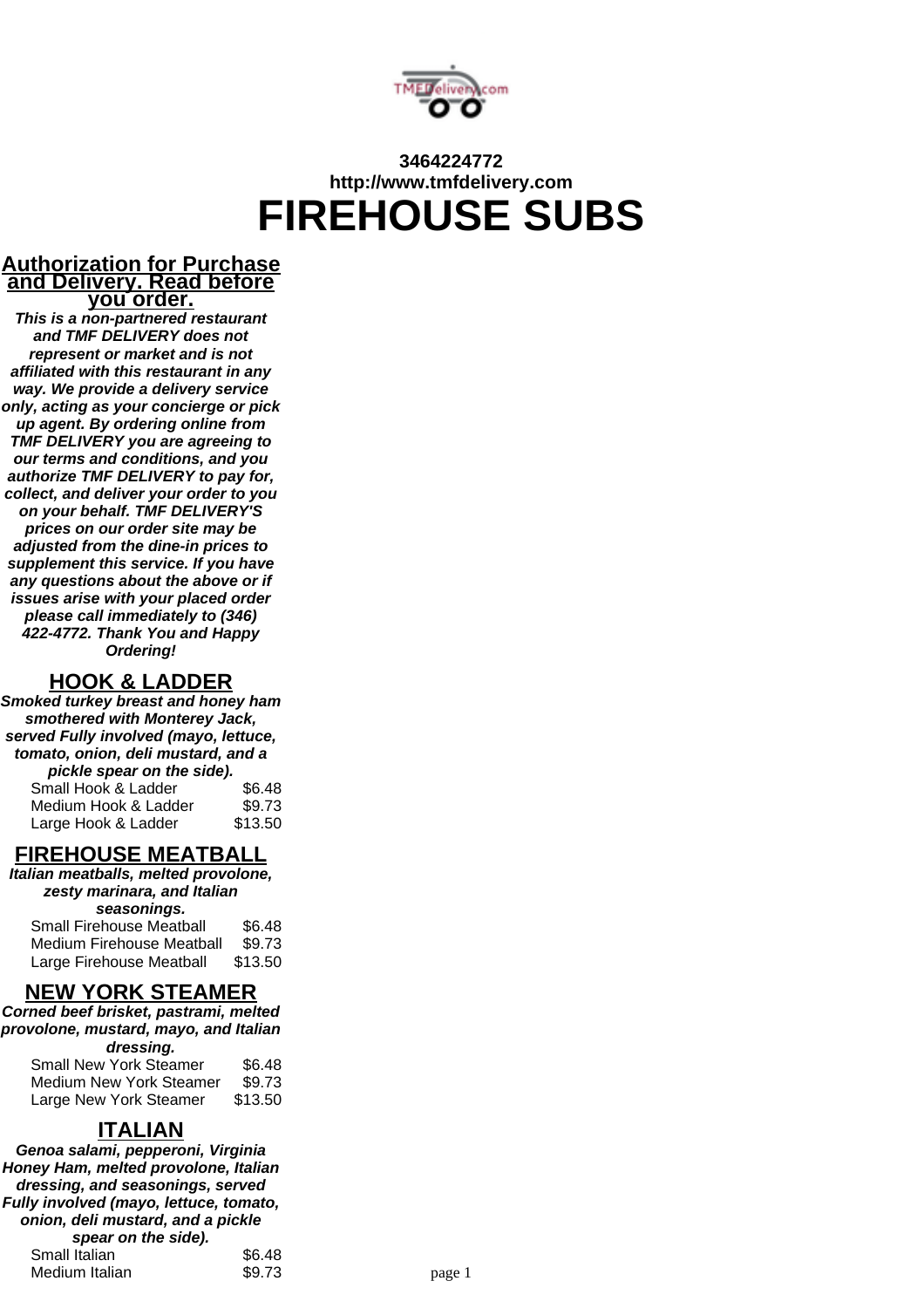### **TURKEY BACON RANCH**

**Smoked turkey breast, pepper bacon, sharp cheddar cheese topped with peppercorn ranch, mayo, lettuce, tomato, and onion.**

Small Turkey Bacon Ranch \$7.00 Medium Turkey Bacon Ranch\$10.12 Large Turkey Bacon Ranch \$14.02

### **CLUB ON A SUB**

**Smoked turkey breast, Virginia honey ham, crispy pepper bacon, and melted Monterey Jack, served Fully involved (mayo, lettuce, tomato, onion, deli mustard, and a pickle spear on the side).**

| $\sigma$ $\mu$       |         |
|----------------------|---------|
| Small Club On A Sub  | \$7.00  |
| Medium Club On A Sub | \$10.12 |
| Large Club On A Sub  | \$14.02 |

#### **FIREHOUSE STEAK & CHEESE**

**Sauteed steak with Provolone, topped with sauteed onions, bell peppers, mayo, mustard and a dill spear on the**

| side.                            |         |
|----------------------------------|---------|
| Small Firehouse Steak &          | \$7.66  |
| Cheese                           |         |
| Medium Firehouse Steak & \$10.90 |         |
| Cheese                           |         |
| Large Firehouse Steak &          | \$14.80 |
| Cheese                           |         |

#### **ENGINEER**

**Smoked Turkey Breast with sauteed Mushrooms and melted Open-Eyed Swiss, served Fully involved (mayo, lettuce, tomato, onion, deli mustard, and a pickle spear on the side).** Small Engineer \$6.48 Medium Engineer \$9.73 Large Engineer \$13.50

### **FIREHOUSE HERO**

**Premium roast beef, smoked turkey breast, Virginia honey ham, and melted provolone, served Fully involved (mayo, lettuce, tomato, onion, deli mustard, and a pickle spear on the side).**

| Small Firehouse Hero  | \$7.66  |
|-----------------------|---------|
| Medium Firehouse Hero | \$10.90 |
| Large Firehouse Hero  | \$14.80 |

#### **PREMIUM ROAST BEEF**

**USDA Choice beef brisket smoked for 16+ hours, cheddar, mayo, Sweet Baby Ray's BBQ Sauce.** Small Premium Roast Beef \$7.13 Medium Premium Roast Beef\$10.90 Large Premium Roast Beef \$13.50

#### **SMOKED TURKEY BREAST**

**Smoked turkey breast and Provolone, served Fully involved (mayo, lettuce, tomato, onion, deli mustard, and a pickle spear on the side).** Small Smoked Turkey Breast \$6.88 Medium Smoked Turkey Breas\$9.08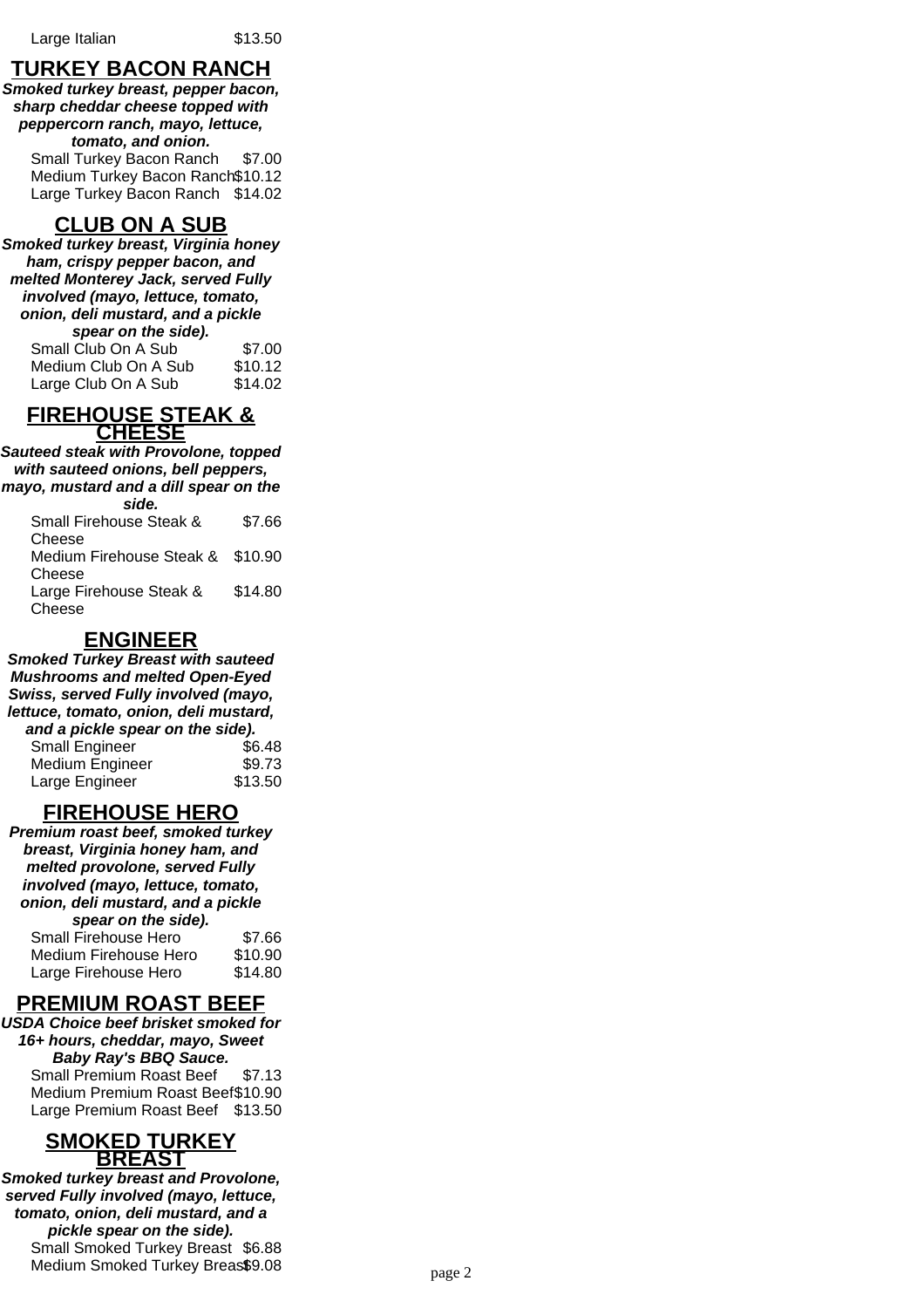### **HONEY HAM**

**Virginia honey ham and Provolone, served Fully involved (mayo, lettuce, tomato, onion, deli mustard, and a pickle spear on the side).**

| Small Honey Ham  | \$6.88  |
|------------------|---------|
| Medium Honey Ham | \$9.08  |
| Large Honey Ham  | \$13.50 |

### **PASTRAMI**

**Pastrami and Provolone, served Fully involved (mayo, lettuce, tomato, onion, deli mustard, and a pickle spear on the side).**

| Small Pastrami  | \$7.13  |
|-----------------|---------|
| Medium Pastrami | \$10.90 |
| Large Pastrami  | \$13.50 |

## **CORNED BEEF BRISKET**

**Corned beef brisket and Provolone, served Fully involved (mayo, lettuce, tomato, onion, deli mustard, and a pickle spear on the side).** Small Corned Beef Brisket \$7.13

Medium Corned Beef Brisket \$10.90 Large Corned Beef Brisket \$13.50

#### **GRILLED CHICKEN BREAST**

**Grilled chicken breast and Provolone, served Fully involved (mayo, lettuce, tomato, onion, deli mustard, and a pickle spear on the side).** Small Grilled Chicken Breast \$7.13 Medium Grilled Chicken Brea\$10.90 Large Grilled Chicken Breast \$14.02

### **VEGGIE**

**Onions, bell peppers, and mushrooms topped with Provolone, Monterey Jack and Cheddar Cheese and Italian dressing, served Fully involved (mayo, lettuce, tomato, onion, deli mustard, and a pickle spear on the side).** Small Veggie **\$7.39** Medium Veggie **\$10.25** Large Veggie **\$14.15** 

### **SPICY CAJUN CHICKEN**

**Grilled Cajun-seasoned chicken breast, zesty cherry peppers, melted Pepper Jack cheese, onions, deli mustard, and our home-made Cajun**

**mayo.** Small Spicy Cajun Chicken \$6.74 Medium Spicy Cajun Chicken \$9.08 Large Spicy Cajun Chicken \$13.75

## **JAMAICAN JERK TURKEY**

**Smoked Turkey Breast Topped with Jamaican Jerk seasoning, Pepper Jack Cheese, Mayo, lettuce, onion, and Jamaican Jerk sweet mustard sauce.**

Small Jamaican Jerk Turkey \$6.74 Medium Jamaican Jerk Turkey\$9.08 Large Jamaican Jerk Turkey \$13.75

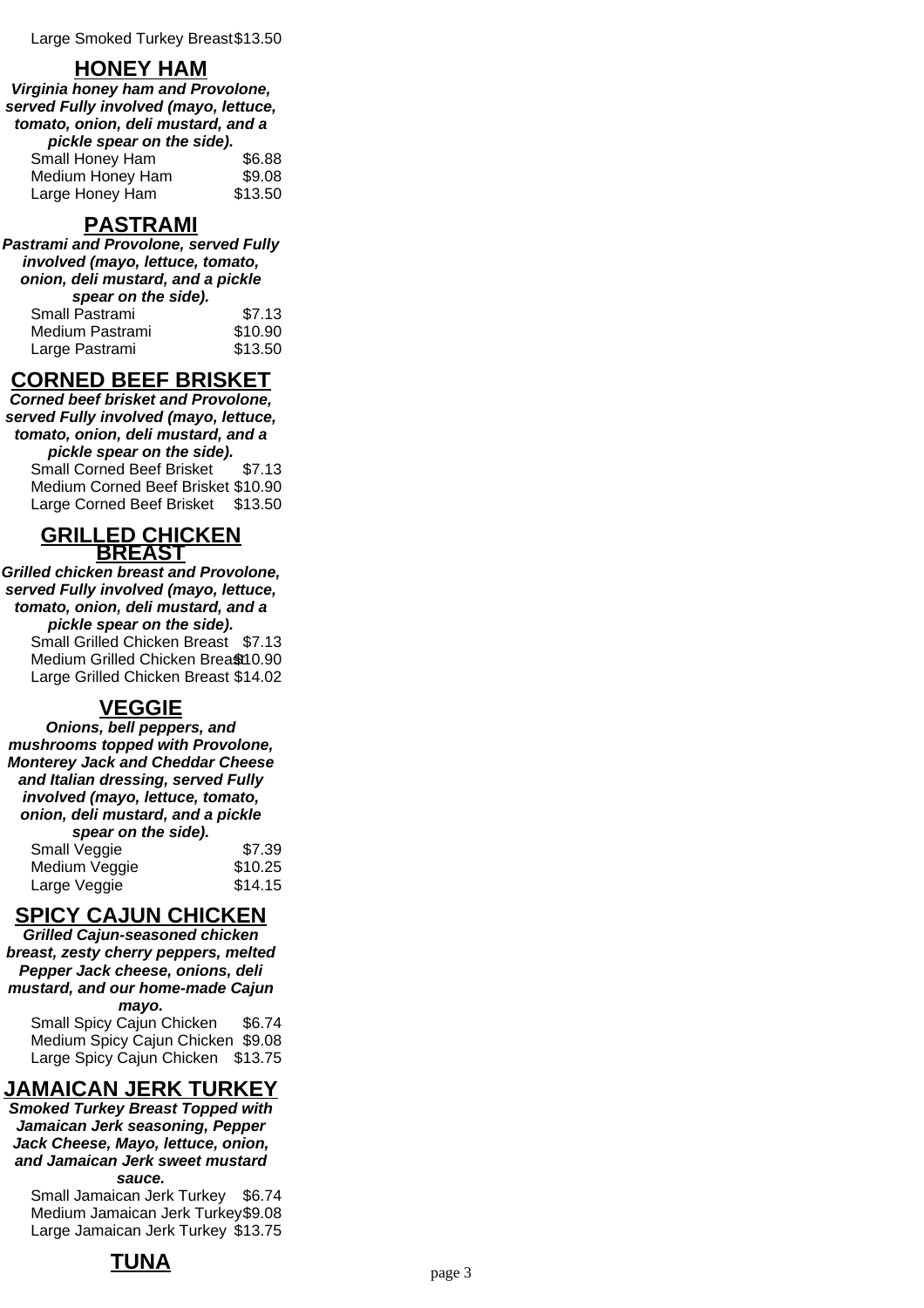**A blend of tuna, mayo, relish and black pepper topped with Provolone, served Fully involved (mayo, lettuce, tomato, onion, deli mustard, and a pickle spear on the side).**

| plus spear on the side. |         |
|-------------------------|---------|
| <b>Small Tuna</b>       | \$6.74  |
| Medium Tuna             | \$10.38 |
| Large Tuna              | \$13.75 |

### **SALADS**

Firehouse Salad \$7.78 Chopped Salad - Romaine, tomato, bell pepper, cucumber, mozzarella, pepperoncini, and light Italian dressing No Meat. Hook & Ladder Salad \$10.38 Chopped Salad, Romaine, Tomato, Bell Pepper, Cucumber, Mozzarella, Pepperoncini, Light Italian Dressing, Smoked Turkey Breast, and Virginia Honey Ham. Italian Grilled Chicken Salad \$10.38 Salami and Grilled chicken atop romaine, Tomato, Bell Pepper, Mozzarella, Cucumbers, Pepperoncini, and light Italian dressing. Turkey Salad \$10.38 Chopped Salad - Turkey, romaine, tomato, bell pepper, cucumber, mozzarella, pepperoncini, and light Italian dressing. Ham Salad \$10.38 Chopped Salad - Ham, romaine, tomato, bell pepper, cucumber, mozzarella, pepperoncini, and light Italian dressing. Grilled Chicken Salad \$10.38 Chopped Salad - Grilled Chicken, romaine, tomato, bell pepper, cucumber, mozzarella, pepperoncini, and light Italian dressing.

### **SIDES**

| Chips                                | \$1.55 |
|--------------------------------------|--------|
| Choose from an assortment of chip    |        |
| varieties including Miss Vickies,    |        |
| SunChips, Lay's, Baked Lay's, and    |        |
| Ruffles.                             |        |
| Firehouse Chili                      |        |
| Side Salad                           | \$4.54 |
| Cookie                               | \$1.28 |
| Brownie                              | \$2.33 |
| Enjoy one of our chocolate           |        |
| brownies; a great way to end a meal. |        |
| Fire Hydrant Hot Sauce Bottle\$12.97 |        |
| Mac & Cheese                         | \$5.83 |
| Soups                                |        |

### **DRINKS**

| <b>Bottled Drinks</b>             | \$3.11 |
|-----------------------------------|--------|
| <b>Small Fountain Drink</b>       | \$3.11 |
| Please choose drink in special    |        |
| notes section. Choices are from a |        |
| freestyle drink machine.          |        |
| Medium Fountain Drink             | \$3.36 |
| Please choose drink in special    |        |
| notes section. Choices are from a |        |
| freestyle drink machine.          |        |
| Large Fountain Drink              | \$3.62 |
| Please choose drink in special    |        |
| notes section. Choices are from a |        |
| freestyle drink machine.          |        |

### **COMBOS**

**Please choose drink in special notes section. Choices are from a freestyle drink machine.** Chips Combo \$3.90 Provide of chips and drink.<br>
page 4